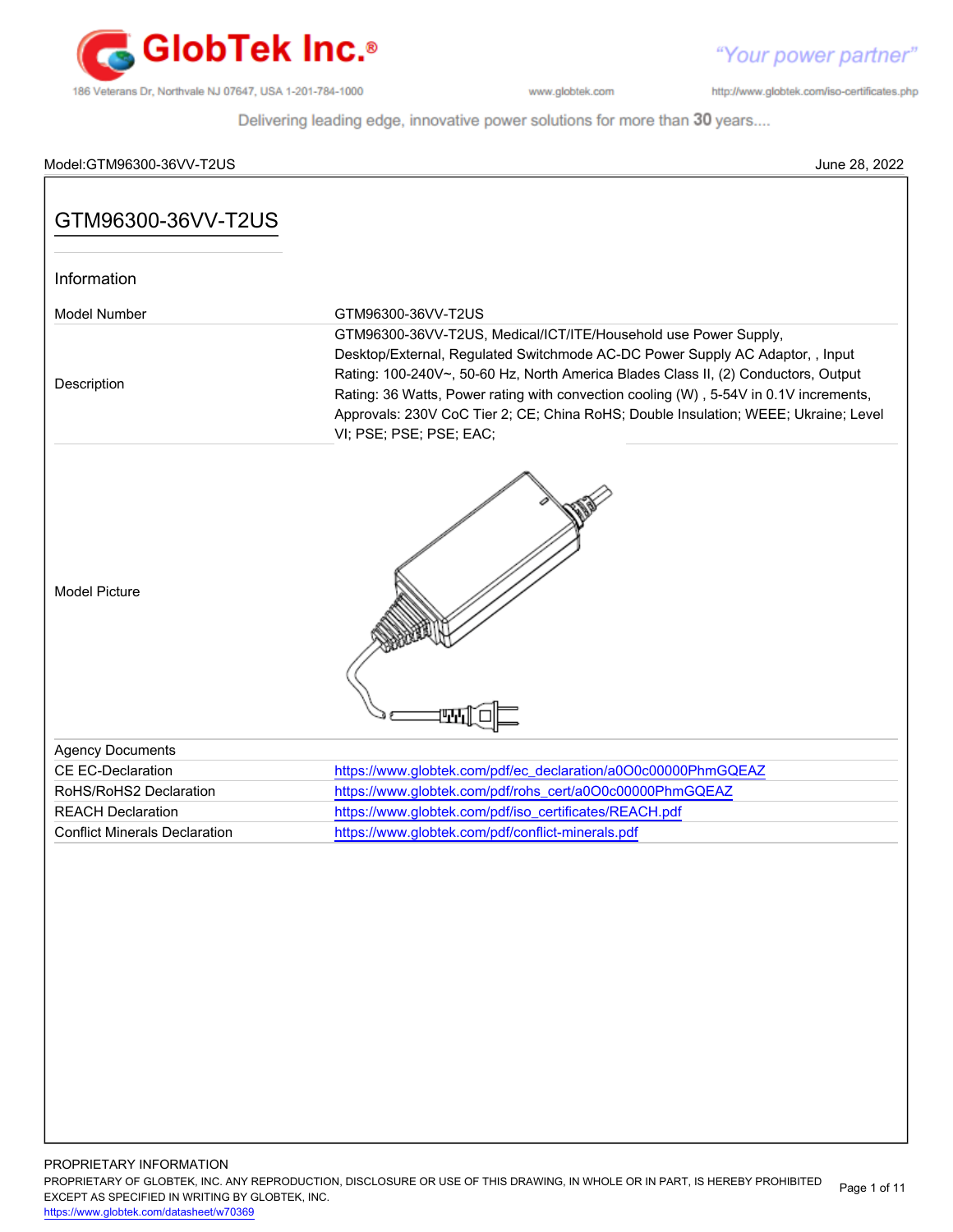

http://www.globtek.com/iso-certificates.php

Delivering leading edge, innovative power solutions for more than 30 years....

# Model:GTM96300-36VV-T2US June 28, 2022

| <b>MODEL PARAMETERS</b> |                                                                     |
|-------------------------|---------------------------------------------------------------------|
| Type                    | Desktop/External                                                    |
| Technology              | Regulated Switchmode AC-DC Power Supply AC Adaptor                  |
| Category                | Medical/ICT/ITE/Household use Power Supply                          |
| Input Voltage           | 100-240V~, 50-60 Hz                                                 |
| $I/P$ Amps $(A)$        | 1А                                                                  |
| Wattage (W)             | 36.0                                                                |
| Vout Range (V)          | $5 - 54$                                                            |
| <b>Efficiency Level</b> | USA DOE Level VI / Eco-design Directive 2009/125/EC, (EU) 2019/1782 |
| Ingress Protection      | IP42, IP54 Option available                                         |
| Size (mm)               | (L)107.2.0x(W)50.0x(H)35.50mm                                       |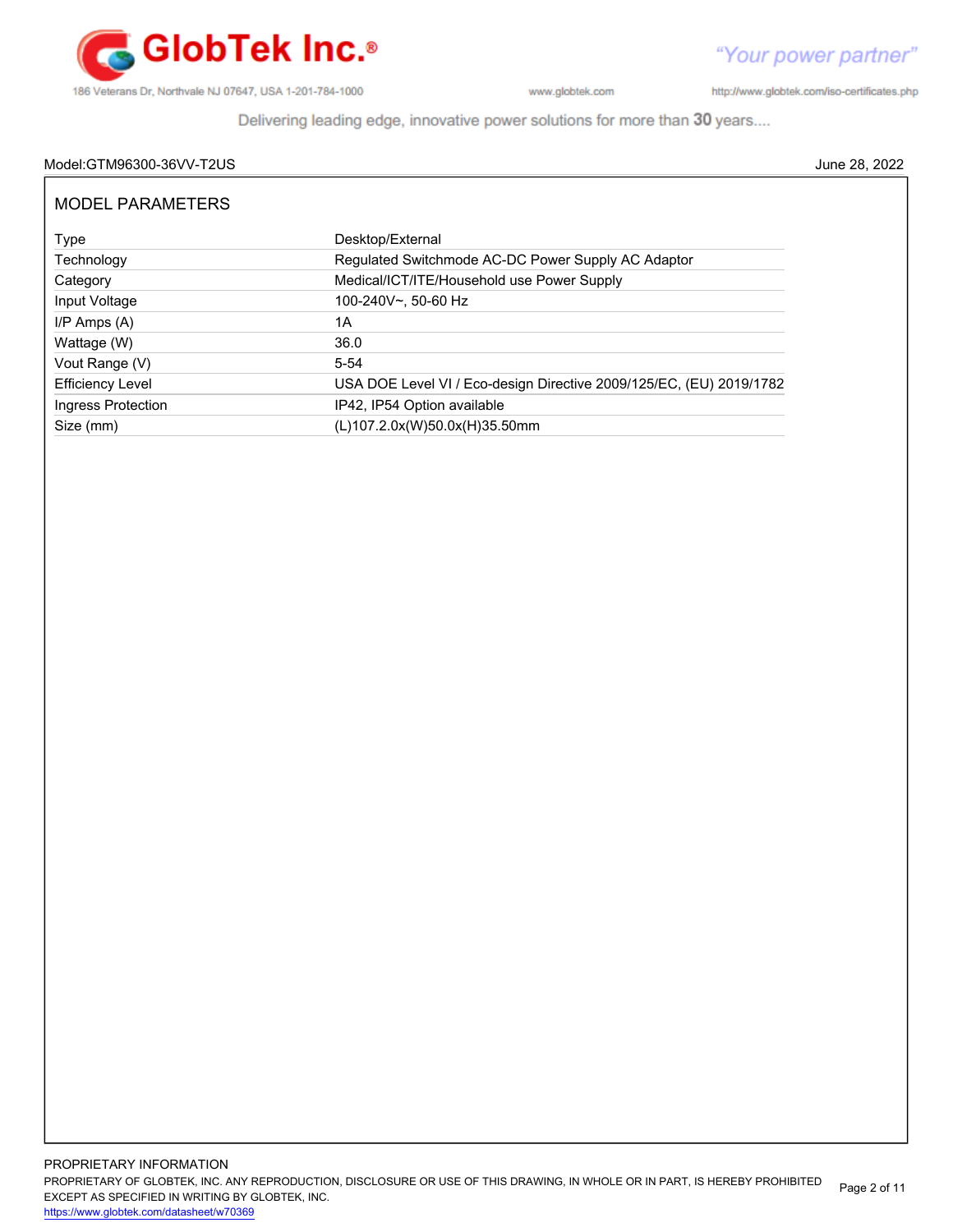

"Your power partner"

http://www.globtek.com/iso-certificates.php

Delivering leading edge, innovative power solutions for more than 30 years....



PROPRIETARY OF GLOBTEK, INC. ANY REPRODUCTION, DISCLOSURE OR USE OF THIS DRAWING, IN WHOLE OR IN PART, IS HEREBY PROHIBITED EXCEPT AS SPECIFIED IN WRITING BY GLOBTEK, INC. Page 3 of 11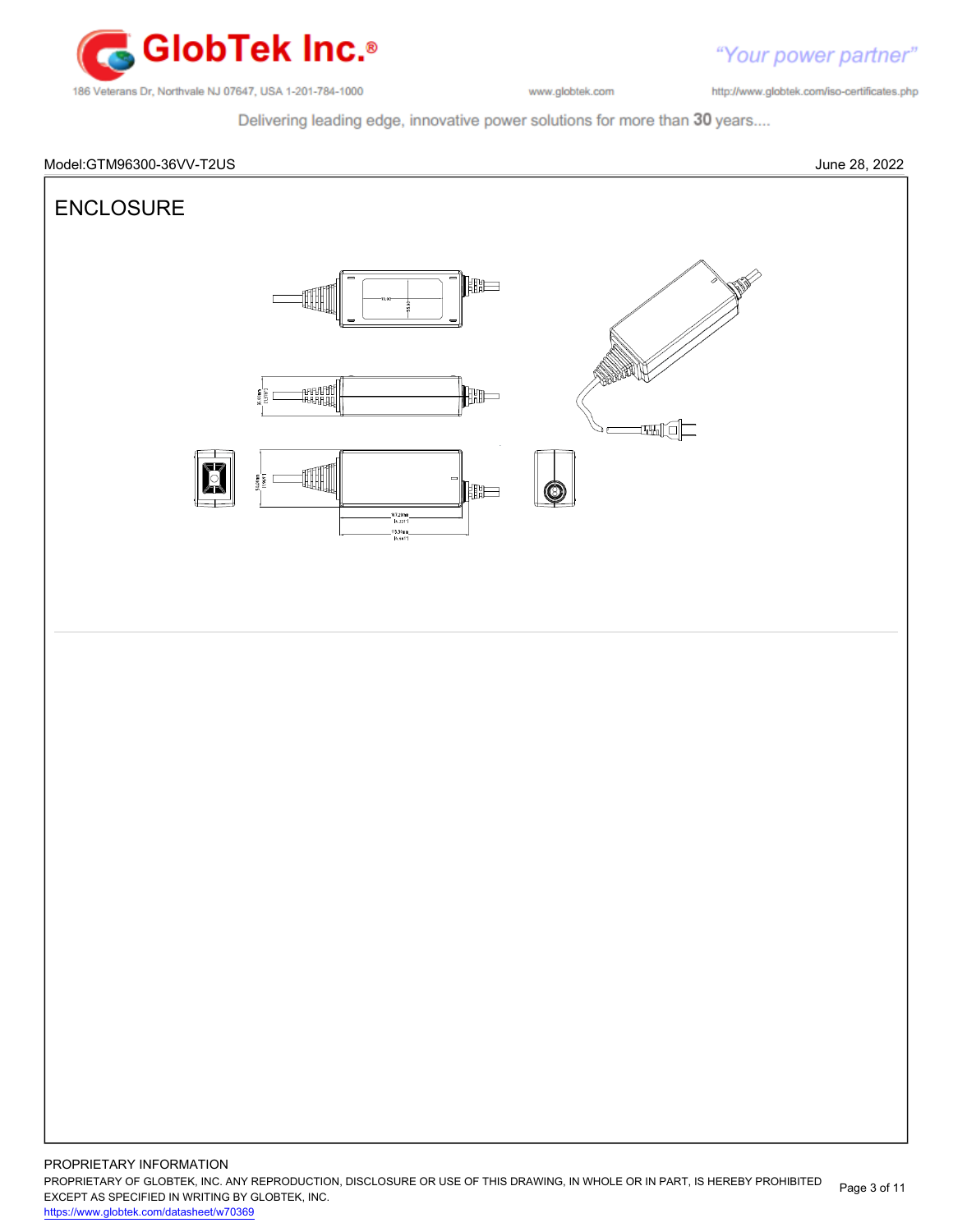

http://www.globtek.com/iso-certificates.php

"Your power partner"

Delivering leading edge, innovative power solutions for more than 30 years....

| RATING TABLE |         |         |          |     |  |
|--------------|---------|---------|----------|-----|--|
| Model Number | Voltage | Amps(A) | Watts(W) | RFQ |  |
|              |         |         |          |     |  |
|              |         |         |          |     |  |
|              |         |         |          |     |  |
|              |         |         |          |     |  |
|              |         |         |          |     |  |
|              |         |         |          |     |  |
|              |         |         |          |     |  |
|              |         |         |          |     |  |
|              |         |         |          |     |  |
|              |         |         |          |     |  |
|              |         |         |          |     |  |
|              |         |         |          |     |  |
|              |         |         |          |     |  |
|              |         |         |          |     |  |
|              |         |         |          |     |  |
|              |         |         |          |     |  |
|              |         |         |          |     |  |
|              |         |         |          |     |  |
|              |         |         |          |     |  |
|              |         |         |          |     |  |
|              |         |         |          |     |  |
|              |         |         |          |     |  |
|              |         |         |          |     |  |
|              |         |         |          |     |  |
|              |         |         |          |     |  |
|              |         |         |          |     |  |
|              |         |         |          |     |  |
|              |         |         |          |     |  |
|              |         |         |          |     |  |
|              |         |         |          |     |  |
|              |         |         |          |     |  |
|              |         |         |          |     |  |
|              |         |         |          |     |  |
|              |         |         |          |     |  |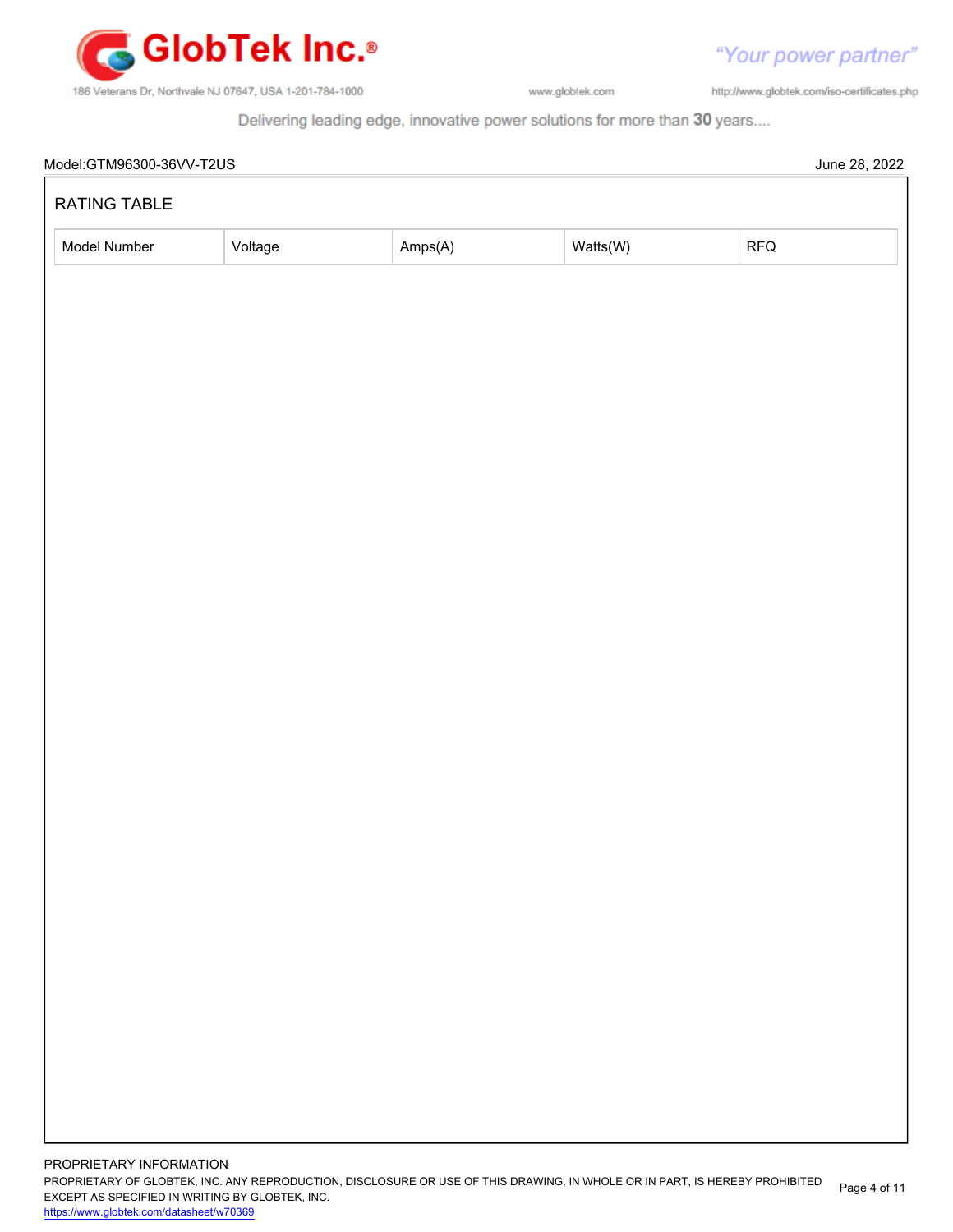

http://www.globtek.com/iso-certificates.php

Delivering leading edge, innovative power solutions for more than 30 years....

Model:GTM96300-36VV-T2US June 28, 2022

# SPECIFICATIONS

- A) ELECTRICAL SPECIFICATIONS:
- 01. Input Voltage: Specified 90-264 Vac, Nameplate rated: 100-240Vac
	- 90-264 Vac range @ 100% of rated load current
	- 85-264 Vac range @ 85% of rated load current
	- 110-370 VDC range @ 100% of rated load current
- 02. Input Frequency: Specified 47-63 Hz, Nameplate rated 50-60Hz
- 03. Output Regulation: +/- 5% measured at the output connector
- 04. Line Voltage Regulation: +/- 0.5% typical measured at full load
- 05. Green Power On Indicator LED
- 06. Output Ripple (Vp-p): 1% or 100 mV whichever is greater, measured at 20 MHz bandwidth with 0.1 uf ceramic capacitor in parallel
- with a low impedance 47 uf electrolytic capacitor connected at the end of the output connector
- 07. Turn-ON/OFF Overshoot: 5% maximum, 1 mS typical recovery time for 40% to 70% step load
- 08. Turn-ON Delay: 1 second maximum @ full load, nominal line
- 09. Hold-Up Time: 8 mS typical @ nominal input voltage and full load
- 10. Inrush Current: 30A/60A maximum cold start @ 115/230Vac input
- 11. Efficiency: Compliant with Efficiency Level VI and CoC Tier 2 standards
- 12. No Load Standby Power: <0.075 W @ 230Vac
- B) PROTECTION
- 01. Input Protection: Input line fusing and 300Vac MOV
- 02. Short Circuit/ Overload: Electronically Protected unit will auto recover upon removal of fault
	- Output Current Limit: 110% to 160% of rated output current (upper end of current limit range is determined by normal output power rating, not derated output power level)
- 03. Output Over-Voltage: 110% to 130% of nominal output voltage
- C) SAFETY
- 01. Dielectric Withstand Voltage: 4000Vac or 5656Vdc from input to output,
- On Class I models, 3000Vac or 4242Vdc from input to earth
- 02. Earth Leakage Current: Class I models < 300uA, N/A for Class II models
- 03. Touch Current: Class I models < 20uA, Class II models < 75uA
- 04. Earth Continuity Test: < 0.1 Ohm between Earth Pin at AC input and PCB termination point (Class I models only)
- 05. Means of Protection: 2 x MOPP
- 06. Compliant Standards: See listings at end of this drawing for specifics
- 07. [Output Isolation Options](https://en.globtek.com/technical-articles/psu-isolation-and-identity):
- a) C8 or C18 Inlet, Class II
- b) C6 or C14 Inlet, Class II FE, Output Isolated from Earth contact
- c) C6 or C14 Inlet, Class I, Output negative directly attached to Earth contact

D) EMC

EN 60601-1-2,  $4<sup>th</sup>$  edition

Emissions, per EN 55032, EN 61000-6-3, EN 61000-6-4, CISPR11 and CISPR22

Conducted Emissions: Class B, FCC Part 15, Class B

Radiated Emissions: Class B, FCC Part 15, Class B

### PROPRIETARY INFORMATION

PROPRIETARY OF GLOBTEK, INC. ANY REPRODUCTION, DISCLOSURE OR USE OF THIS DRAWING, IN WHOLE OR IN PART, IS HEREBY PROHIBITED EXCEPT AS SPECIFIED IN WRITING BY GLOBTEK, INC. Page 5 of 11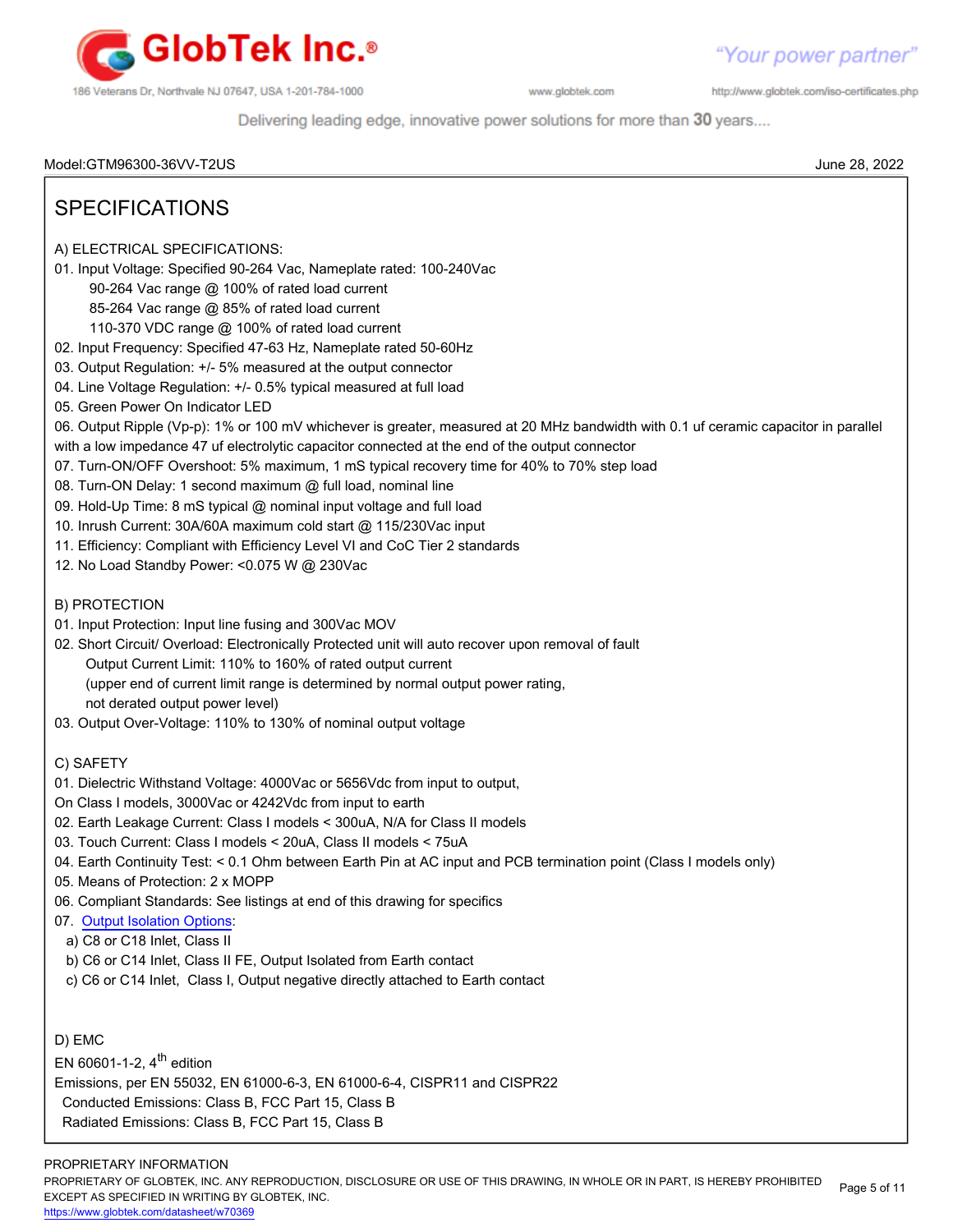

http://www.globtek.com/iso-certificates.php

Delivering leading edge, innovative power solutions for more than 30 years....

| Model:GTM96300-36VV-T2US                                                                                                                                                                                                                                                                                                                                                                                                                                                                                                                                                                                                                                                                                                                                            | June 28, 2022 |
|---------------------------------------------------------------------------------------------------------------------------------------------------------------------------------------------------------------------------------------------------------------------------------------------------------------------------------------------------------------------------------------------------------------------------------------------------------------------------------------------------------------------------------------------------------------------------------------------------------------------------------------------------------------------------------------------------------------------------------------------------------------------|---------------|
| Line Frequency Harmonics EN61000-3-2, Class A                                                                                                                                                                                                                                                                                                                                                                                                                                                                                                                                                                                                                                                                                                                       |               |
| Voltage Fluctuations/Flicker EN61000-3-3                                                                                                                                                                                                                                                                                                                                                                                                                                                                                                                                                                                                                                                                                                                            |               |
| Immunity, per EN 55024, EN 61000-6-1, EN 61000-6-2<br>Static Discharge Immunity EN61000-4-2, 10kV Contact Discharge, 20kV air discharge<br>Radiated RF Immunity EN61000-4-3, 10V/m 80-1000MHz, 3V/m 1-2.7GHz, 80% 1KHz AM.<br>EFT/Burst Immunity EN61000-4-4, 4kV/100kHz.<br>Line Surge Immunity EN61000-4-5, 2kV differential, 4kV common-mode<br>Conducted RF Immunity EN61000-4-6, 3Vrms, 80% 1KHz AM<br>Power Frequency Magnetic Field Immunity EN61000-4-8, 3A/m<br>Voltage Dip Immunity EN61000-4-11, Performance Criteria B/C                                                                                                                                                                                                                                |               |
| E) OTHER:<br>01. MTBF: 1,000,000 Hours @ 40°C ambient temperature, Full Load<br>02. GTM96300 Family: -10°C to 40°C ambient temperature with full load<br>Regarding Operating Temperature,<br>a- See below derating table for output power capability at alternate temperature<br>b- Extended low end temperature range available as custom option<br>03. Operating Humidity: 0% to 95% relative humidity, non-condensing<br>04. Storage Temperature: -30°C to 80°C<br>05. Operating Altitude: 5000 Meters<br>06. ROHS: Compliant with latest regulations, see approvals section below                                                                                                                                                                               |               |
| F) ENCLOSURE<br>01. Housing: High impact plastic, 94V0 polycarbonate, non-vented<br>02. Markings: Label or Laser Printed<br>03. AC Input mechanical options: Desktop C6, C8, C14 or C18 IEC Inlet.<br>Hybrid option (Desktop or Changeable Blade Wall Plug-in) Class I or Class II input                                                                                                                                                                                                                                                                                                                                                                                                                                                                            |               |
| <b>G) SPECIAL OPTIONS</b><br>01. Cost reduction, removal of LED<br>02. Custom Cordsets, various cordage types, and connector types<br>03. Custom Markings<br>04. Short term Output Surge Capability<br>05. Reduced Leakage Current versions<br>06. Tightened output voltage tolerance<br>07. Reduced output ripple level<br>08. Reduced output power rating marking<br>09. High Rel PCB laminate with Plated through Holes for IPC610 Class 2 Compliance<br>10. Special Housing Colors and Cordset Colors<br>11. Quasi Constant Current Output, for Battery Charger Applications<br>12. Back EMF applications, custom solutions. For unusual motor load aps and other high inductance reverse<br>energy flow requirements<br>13. Improved Ingress Protection Rating |               |
|                                                                                                                                                                                                                                                                                                                                                                                                                                                                                                                                                                                                                                                                                                                                                                     |               |

PROPRIETARY INFORMATION

PROPRIETARY OF GLOBTEK, INC. ANY REPRODUCTION, DISCLOSURE OR USE OF THIS DRAWING, IN WHOLE OR IN PART, IS HEREBY PROHIBITED EXCEPT AS SPECIFIED IN WRITING BY GLOBTEK, INC. Page 6 of 11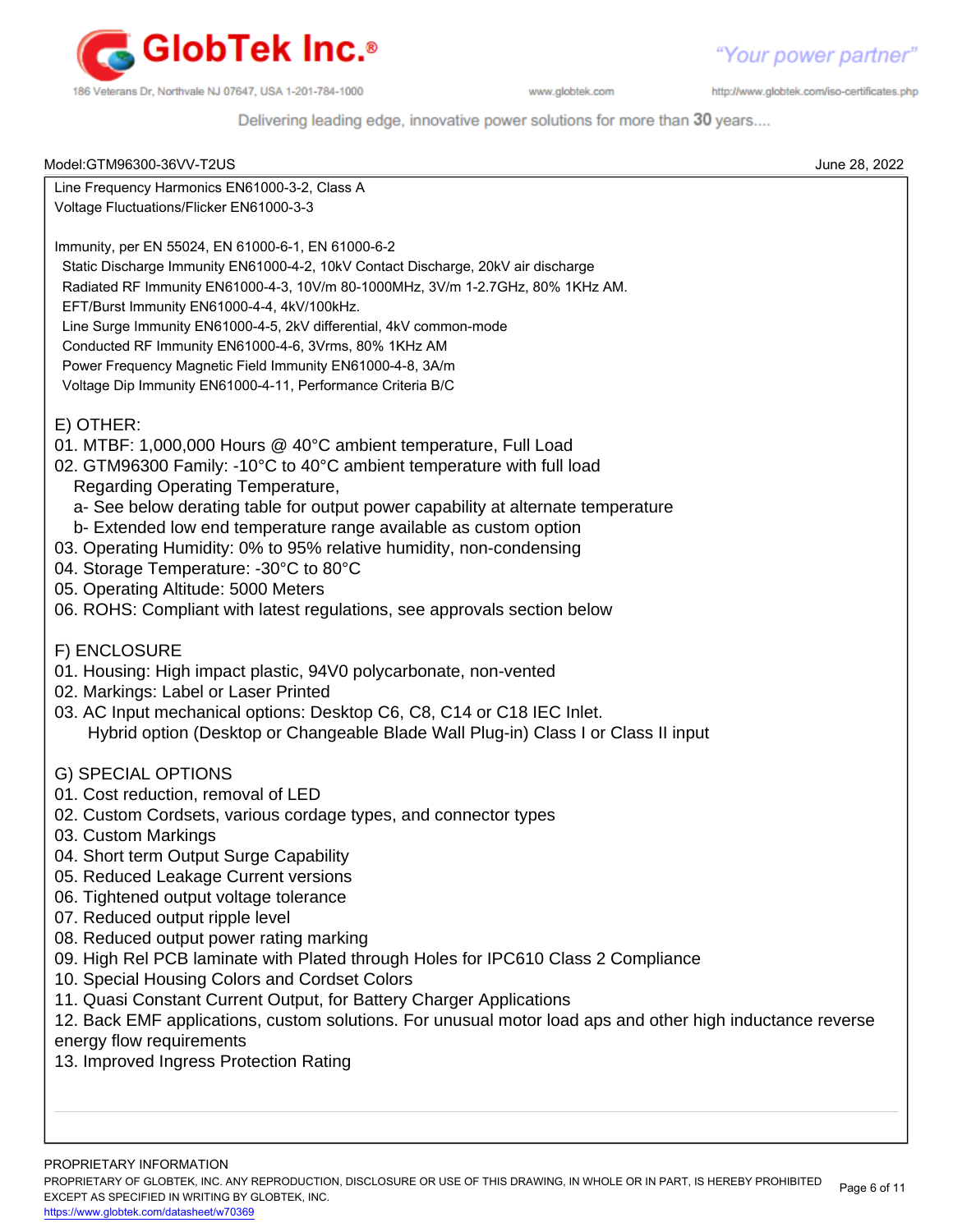

http://www.globtek.com/iso-certificates.php

"Your power partner"

Delivering leading edge, innovative power solutions for more than 30 years....



PROPRIETARY OF GLOBTEK, INC. ANY REPRODUCTION, DISCLOSURE OR USE OF THIS DRAWING, IN WHOLE OR IN PART, IS HEREBY PROHIBITED EXCEPT AS SPECIFIED IN WRITING BY GLOBTEK, INC. Page 7 of 11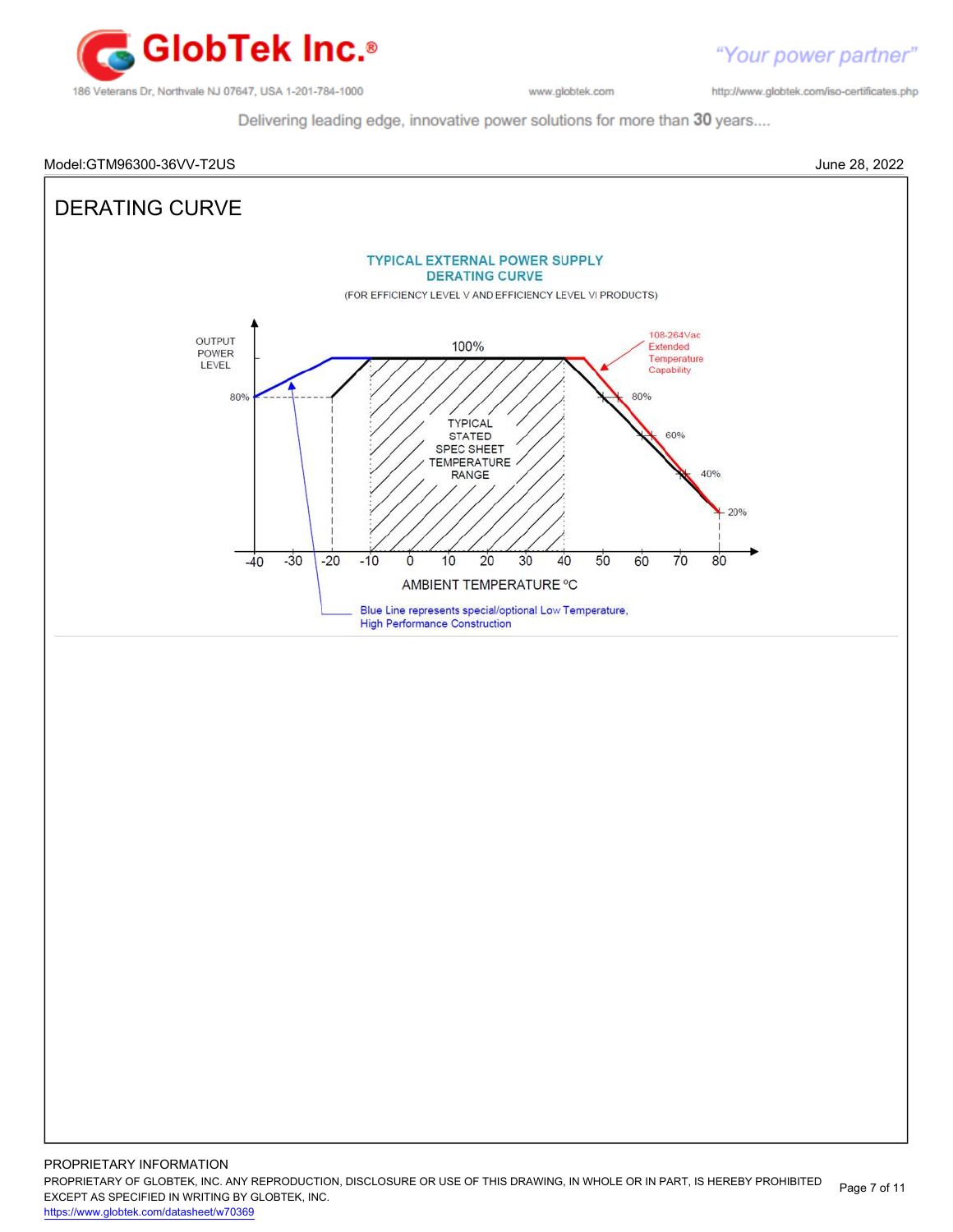

http://www.globtek.com/iso-certificates.php

Delivering leading edge, innovative power solutions for more than 30 years....

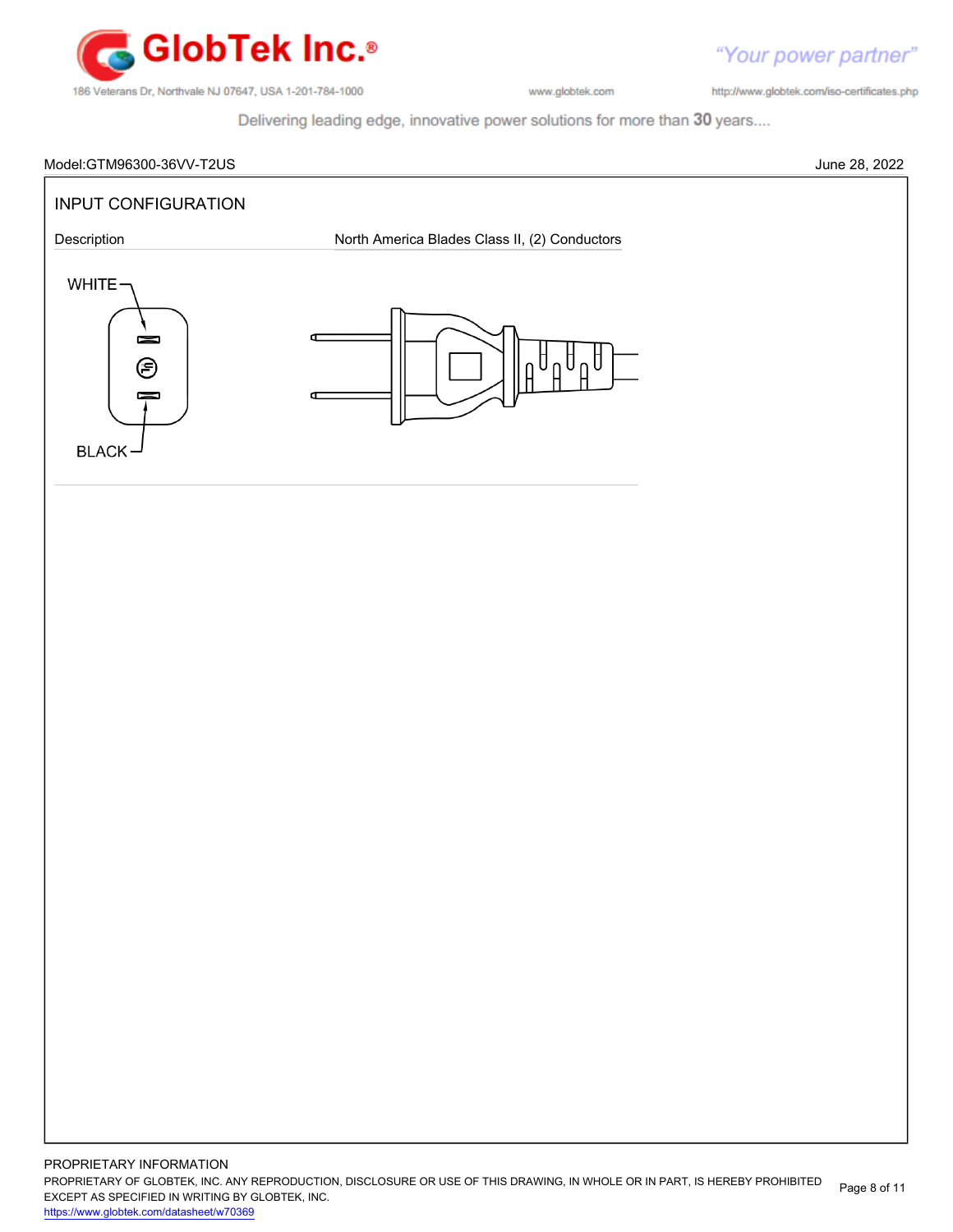

http://www.globtek.com/iso-certificates.php

Delivering leading edge, innovative power solutions for more than 30 years....

# Model:GTM96300-36VV-T2US June 28, 2022 OUTPUT CONFIGURATION Common output connector options: L Type (Coaxial 5.5x2.5mm plug) C Type (Coaxial 5.5x2.1mm plug) K Type (Coaxial 3.5x1.3mm plug) LL Type (5.5x2.5mm CL Type (5.5x2.1mm Locking 760k type) Locking S761k type) ML2 Type (Molex housing 43025-0200) YL3 Type (KPPX-3P) YL4 Type (KPPX-4P) EJ1/2/3/4/5 (EIAJ RC-5320A type connectors) MSB Type (Micro USB) USBC Type (USB Type (OOD Inquire for custom design For a comprehensive list of options, [click here](https://en.globtek.com/globtek-output-cordsets/) Contact GlobTek for your specific requirements or custom solutions.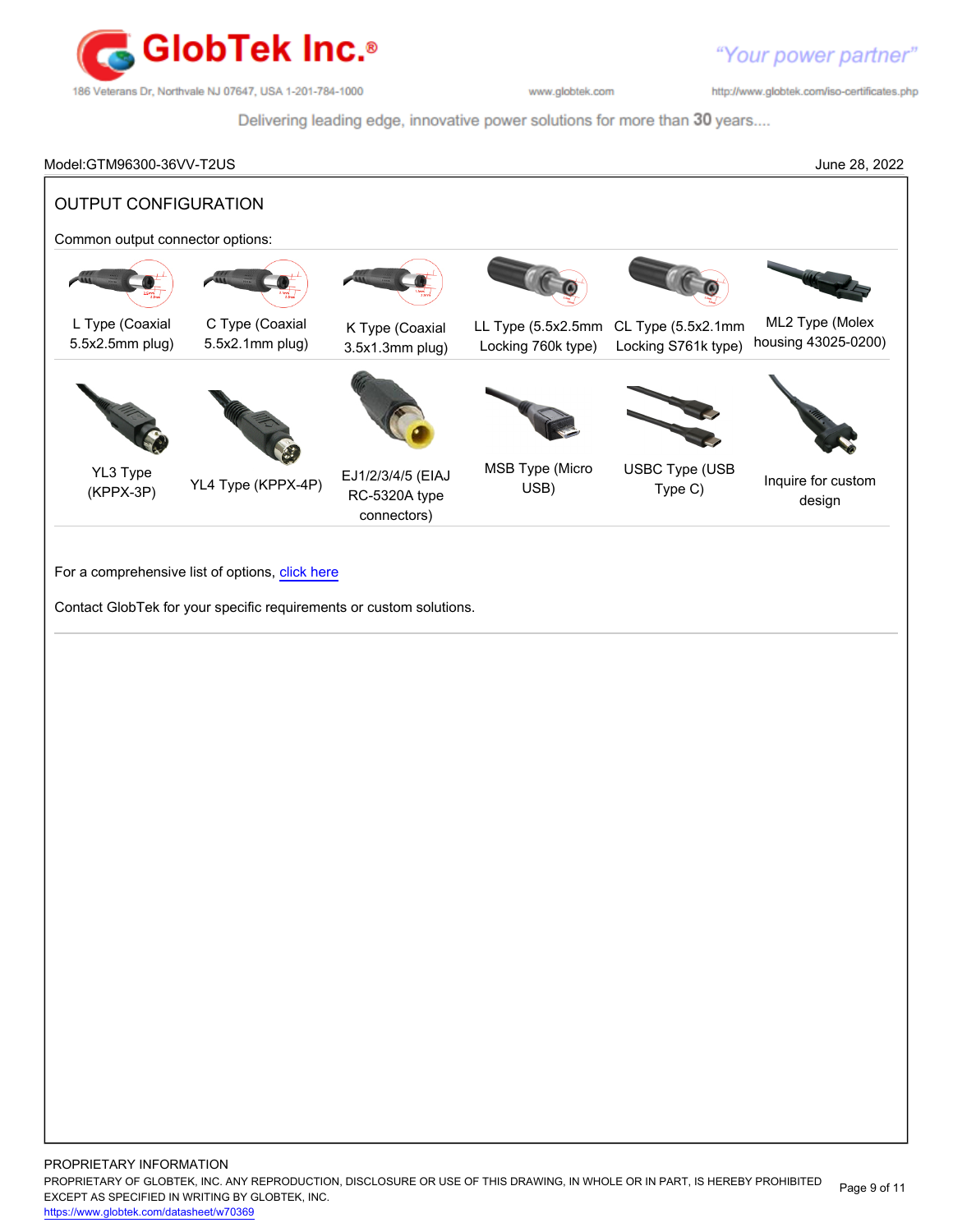

"Your power partner" http://www.globtek.com/iso-certificates.php

Delivering leading edge, innovative power solutions for more than 30 years....

## Model:GTM96300-36VV-T2US June 28, 2022

| Approvals          |                                                                                                                                                                                                                                                                         |
|--------------------|-------------------------------------------------------------------------------------------------------------------------------------------------------------------------------------------------------------------------------------------------------------------------|
| Logo               | Description                                                                                                                                                                                                                                                             |
| No Logo Applicable | EU 230V CoC Tier 2, 278/2009, Mar 2014                                                                                                                                                                                                                                  |
| C€                 | CE Mark: tested to comply with EN 55032:2012+AC:2013, EN 61000-3-2:2014, EN<br>61000-3-3:2013, EN 55024:2010, EN 60601-1-2:2015                                                                                                                                         |
|                    | CHINA SJ/T 11364-2014, China RoHS Chart: http://en.globtek.com/globtek-rohs.php                                                                                                                                                                                         |
|                    |                                                                                                                                                                                                                                                                         |
| FHI                | Declaration <sub>AC</sub> Nº EAGC N RU A-US.KA01.B.10453_19 Custom Union of Russia,<br>Belarus and Kazakhstan<br>http://www.globtek.com/redirect/?loc=gost-certificate-eac-declaration                                                                                  |
|                    | Indoor Use Only - Mark is on the label or Molded in the case                                                                                                                                                                                                            |
| GlobTek, Inc.      | JAPAN TUV R-PSE, Cert. No. JD 50473430, to J62368-1(H30),<br>J55032(H29), J3000(H25)[15V or less]. Please reference the following website for<br>guidelines on PSE regulations:<br>http://en.globtek.com/importing-ite-and-medical-power-supplies-ac-adaptors-to-japan/ |
| GlobTek, Inc.      | JAPAN TUV R-PSE, Cert. No. JD50473430, to J62368-1(H30),<br>J55032(H29),J3000(H25)[DC15? 30V]. Please reference the following website for<br>guidelines on PSE regulations:<br>http://en.globtek.com/importing-ite-and-medical-power-supplies-ac-adaptors-to-japan/     |
| GlobTek, Inc.      | JAPAN TUV R-PSE, Cert. No. JD 50473430, to J62368-1(H30),<br>J55032(H29), J3000(H25)[DC30? 60V]. Please reference the following website for<br>guidelines on PSE regulations:<br>http://en.globtek.com/importing-ite-and-medical-power-supplies-ac-adaptors-to-japan/   |
| EFFICIENCY LEVEL   | Efficiency: complies to section 301 of Energy Independence and Security Act (EISA)<br>complies with Energy Star tier 2 (North America), ECP tier 2 (China), MEPS tier 2<br>(Australia), Code of Conduct (Europe)                                                        |
|                    | Ukraine UKRSepro (Document:<br>www.globtek.com/html/iso_certificates/GT_Ukraine.pdf)                                                                                                                                                                                    |

### PROPRIETARY INFORMATION

PROPRIETARY OF GLOBTEK, INC. ANY REPRODUCTION, DISCLOSURE OR USE OF THIS DRAWING, IN WHOLE OR IN PART, IS HEREBY PROHIBITED Page 10 of 11<br>EXALER 10 OREGIEIER WILKENIG BY OLOREEK WO EXCEPT AS SPECIFIED IN WRITING BY GLOBTEK, INC.